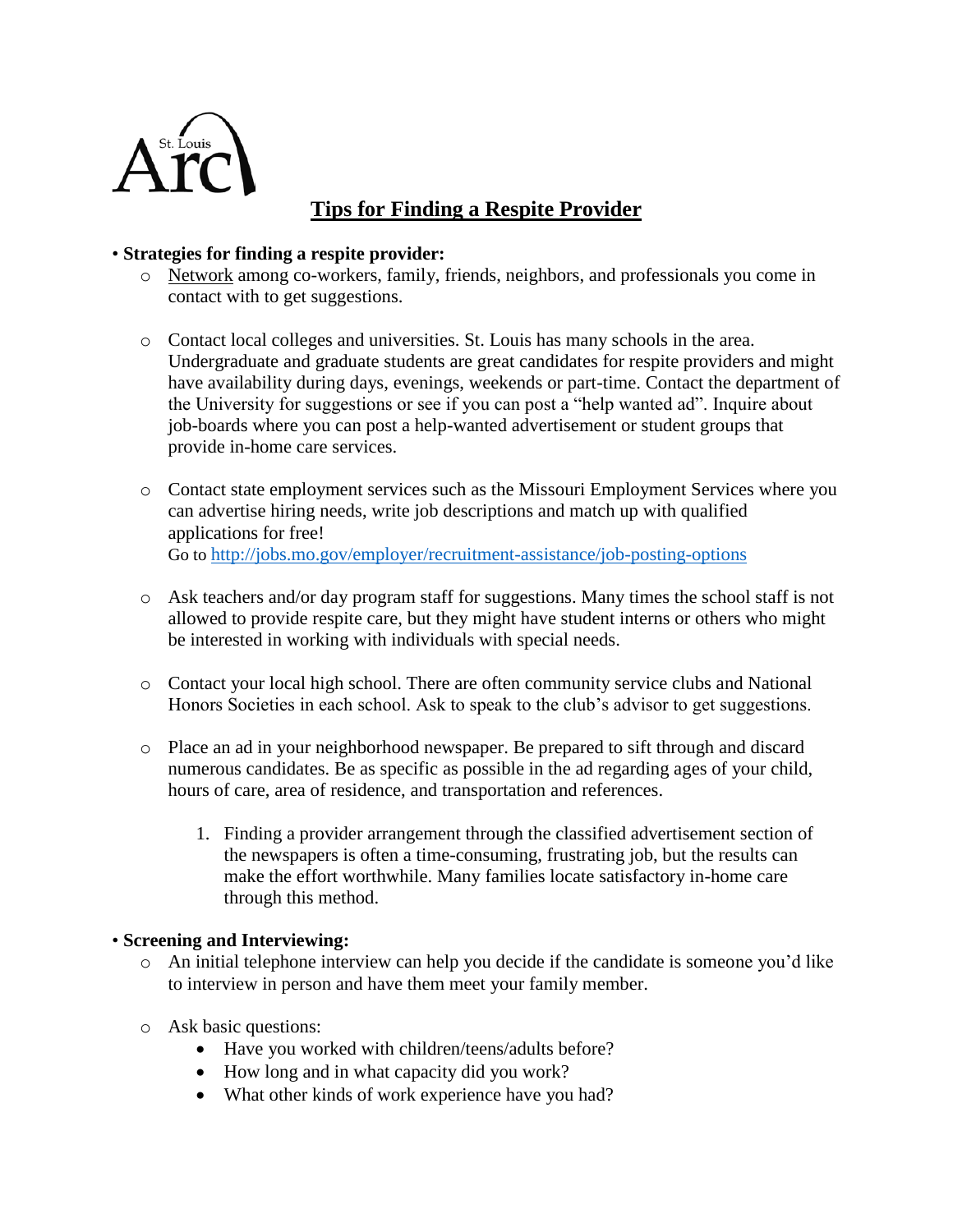- Have you had any training or certification pertaining to in-home care and safety issues (i.e. CPR, First Aid, specific experience with your child's disability or age)?
- What was your last job and reason for leaving?
- Why are you interested in this type of job?
- Is the hours/salary/location of my home acceptable?
- Is the person registered with the Missouri State Family Care Safety Registry?
- o If no, providers can become registered by filling out a simple form on paper or online and sending it to Jefferson City with a \$14 fee. Providers can go to http://www.health.mo.gov/FCSR/ or call toll free 866-422-6872.
- o Someone can also check to see if they are registered by entering their social security number by going to http://www.health.mo.gov/FCSR/
- o If yes, they should have a letter that they received from the registry that they can share with you.
- A police background check with arrest and conviction information for St. Louis City and/or County can be requested by the family or the provider by calling the St. Louis County Bureau of Central Records at 314-615-5317 to get the specific information you need to complete the back ground check. The cost is \$4.50 for St. Louis City or St. Louis County areas. The cost is \$9 for both.
- o Feel free to ask for names and phone numbers of references. Questions to ask references may include:
	- 1. How do you know this person?
	- 2. How long was the person employed?
	- 3. Was she/he reliable?
	- 4. Why did she/he terminate as a caregiver?
	- 5. Would you hire her/him again for your child?
	- 6. Did you experience any problems with her/him as a caregiver, such as a frequent tardiness or disagreement over methods of care?
- o Steps to an effective hiring process:
	- 1. Phone interview
	- 2. Home interview
	- 3. Allow short visit while home
	- 4. Allow longer visit while away and return early
	- 5. Hiring process
- o When interviewing in person, observe the "chemistry" between the candidate and your family member. Give the caregiver the basic information about your family member – be sure to give positive information as well as any challenges he or she has. Ask specific questions that will prompt the candidate to describe how they would respond to your family member's needs.